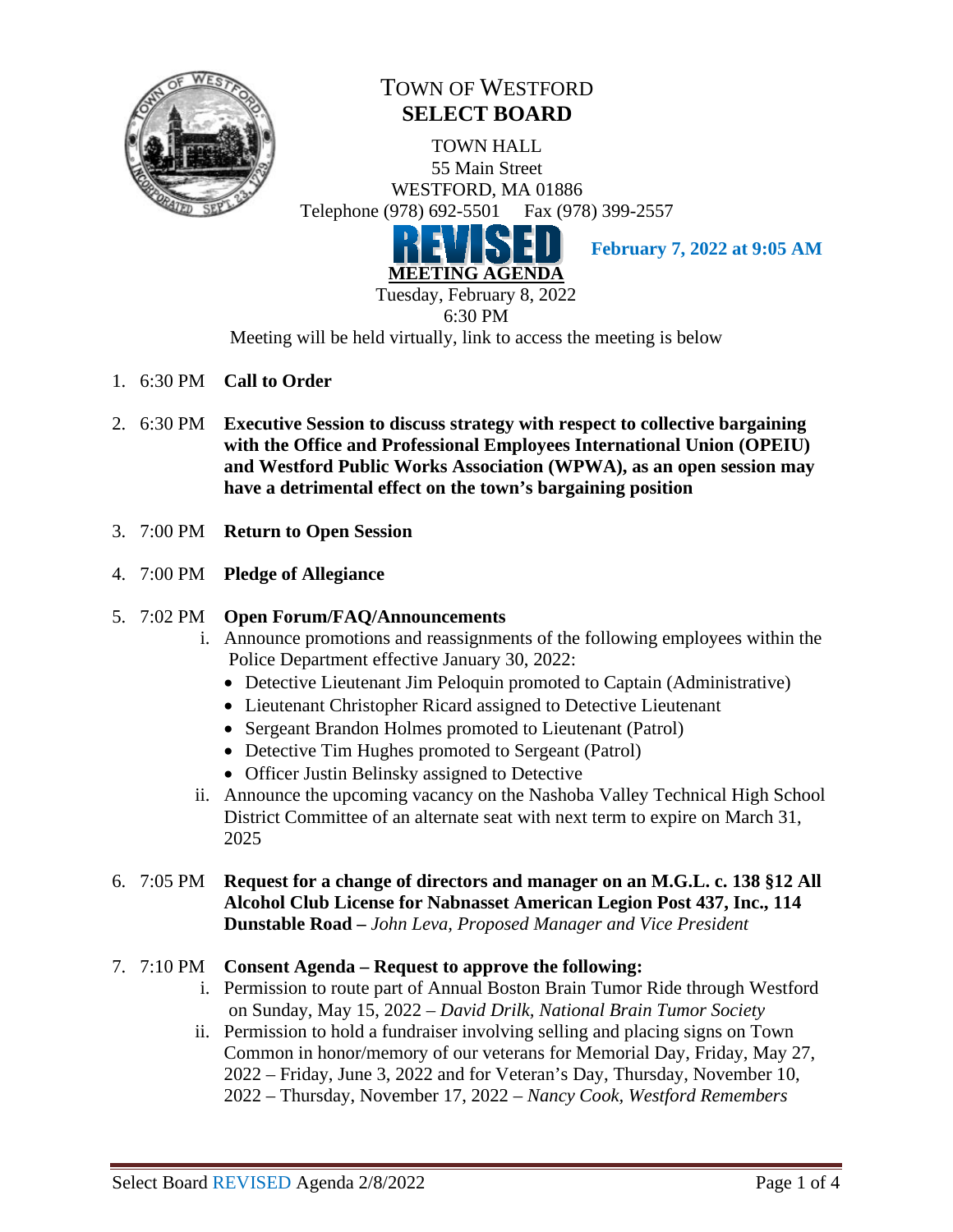- 8. 7:15 PM **Joint meeting with the Finance Committee and School Committee Presentation of the Fiscal Year 2023 Budget Message** *– Jodi Ross, Town Manager*
- 9. 7:35 PM **Joint meeting with the Permanent Town Building Committee to discuss sustainability options for the New Center Building at 51 Main Street** *– Tom Mahanna, Chair, Permanent Town Building Committee*
- 10. 8:00 PM **Continuation of American Rescue Plan Act (ARPA) funding requests to determine allocations** (**ARPA summaries are available to view at the following link: [ARPA Funding\)](https://westfordma.gov/DocumentCenter/Index/1279):**
	- i. Review projects approved, funding spent, and funding available to date
	- ii. Review remaining phase I Covid-19 related requests:
		- WestfordCAT
		- School Department
		- Facilities
		- Fire Department
		- Health Department
		- Council on Aging
		- J.V. Fletcher Library
		- Claire Redman
		- Conservation
		- Parks & Recreation
		- Town Manager

#### 11. 8:45 PM **Old/New Business**

- i. Request from Westford Remembers to install a memorial/honorary marker for the late Westford Police Chief Joseph P. Connell, Sr. on the traffic island located at Connell Drive *– David Christiana, Westford Remembers*
- ii. Update and discuss next steps on the 12 North Main Street property *– Eric Heideman, Assistant Town Manager*
- iii. Request to open the Annual Town Meeting Warrant, Saturday, June 11, 2022
- iv. Designate a Select Board Member to participate in collective bargaining negotiations for the following:
	- Office and Professional Employees International Union (OPEIU)
	- Communication Workers of America (CWA)
	- Westford Public Works Association (WPWA)
	- Westford Superior Officer's Association (WSOA)
	- Westford Police Association (WPA)
	- Westford Education Association (WEA) Unit A Teachers
	- Westford Education Association (WEA) Unit B Curriculum Coordinators
	- Westford Education Association (WEA) Unit C Nurses

#### 12. 9:05 PM **Board Reports/Updates**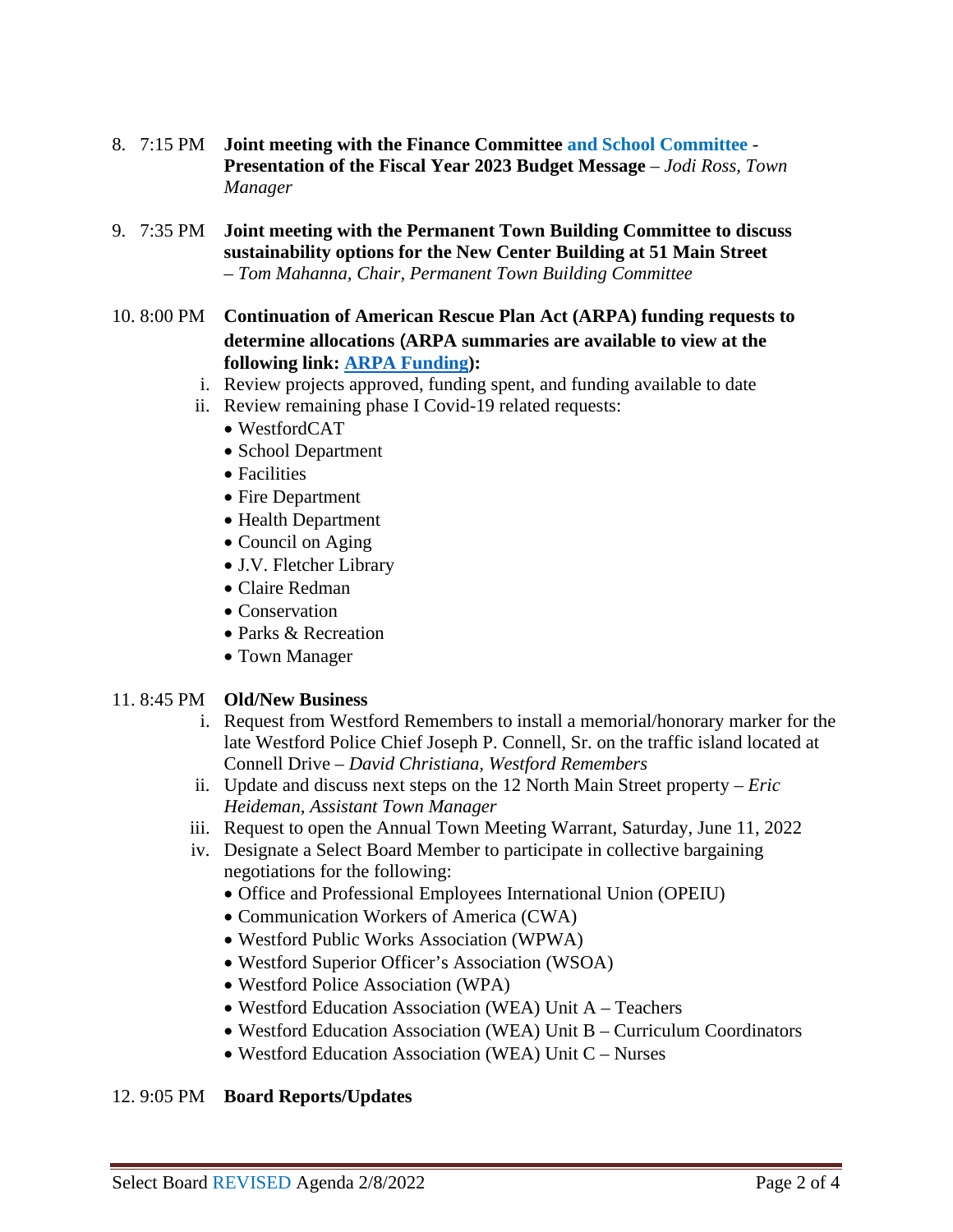#### 13. 9:10 PM **Minutes for Approval**

For Release – Regular Session

- December 14, 2021
- January 11, 2022
- January 25, 2022

#### 14. 9:15 PM **Town Manager's Report**

- i. Request to remove the Town Manager as a member from the Economic Development Committee
- ii. Request approval of the following:
	- a. Grants:
		- 1. National Association of County and City Health Officials to strengthen MRC unit's current capabilities for evolving response missions in the amount of \$10,000, as requested by the Health Department
		- 2. Grant amendment with the Massachusetts Department of Public Health, Office of Local and Regional Health for Covid-19 public health response activities in the amount of \$111,269, as requested by the Health Department
	- b. Contracts:
		- 1. Blue Cross and Blue Shield of Massachusetts, Inc. administrative services account agreement as required for our partially self-funded health insurance plan for covered members, as requested by the Health Insurance Trust Fund **Trustees**
		- 2. Lowell Regional Transit Authority for a Vehicle Lease of a lift-equipped 2022 Type C 14 Passenger Cutaway, as requested by the Council on Aging
		- 3. Tighe & Bond for professional engineering services for the Blanchard School Wastewater Treatment Facility Upgrades and Painting Project in the amount of \$26,900, as requested by the Water Department
		- 4. Mass Cultural Council for Westford's Local Cultural Council FY 22 Program in the amount of \$8,900, as requested by the Westford Cultural Council
	- c. Purchase Orders:
		- 1. Sanofi Pasteur Inc., for flu vaccines for the 2022 season in the amount of \$48,198.17, as requested by the Health Department
		- 2. J.T. Lynne Flow Elements for replacement flow control valves at the Nutting Road Water Treatment Plant in the amount of \$32,649, as requested by the Water Department
		- 3. GovConnection, Inc. for wireless access points in the amount of \$16,859.50, as requested by the Technology Department

#### 15. 9:20 PM **Correspondence**

## 16. 9:25 PM **Adjournment**

#### **Options available to access the Select Board meeting virtually:**

1. Register in advance or at any time prior to the conclusion of this meeting by accessing the following link on your computer, smart phone or tablet: [https://westfordma](https://westfordma-gov.zoom.us/webinar/register/WN_wtSc-SkWSGa56mTXC6ypYQ)[gov.zoom.us/webinar/register/WN\\_wtSc-SkWSGa56mTXC6ypYQ.](https://westfordma-gov.zoom.us/webinar/register/WN_wtSc-SkWSGa56mTXC6ypYQ) Registration requires only that you provide a name and e-mail address. After registering, you will receive a confirmation email containing information about joining the meeting and you will be provided with immediate access if the meeting is already in progress.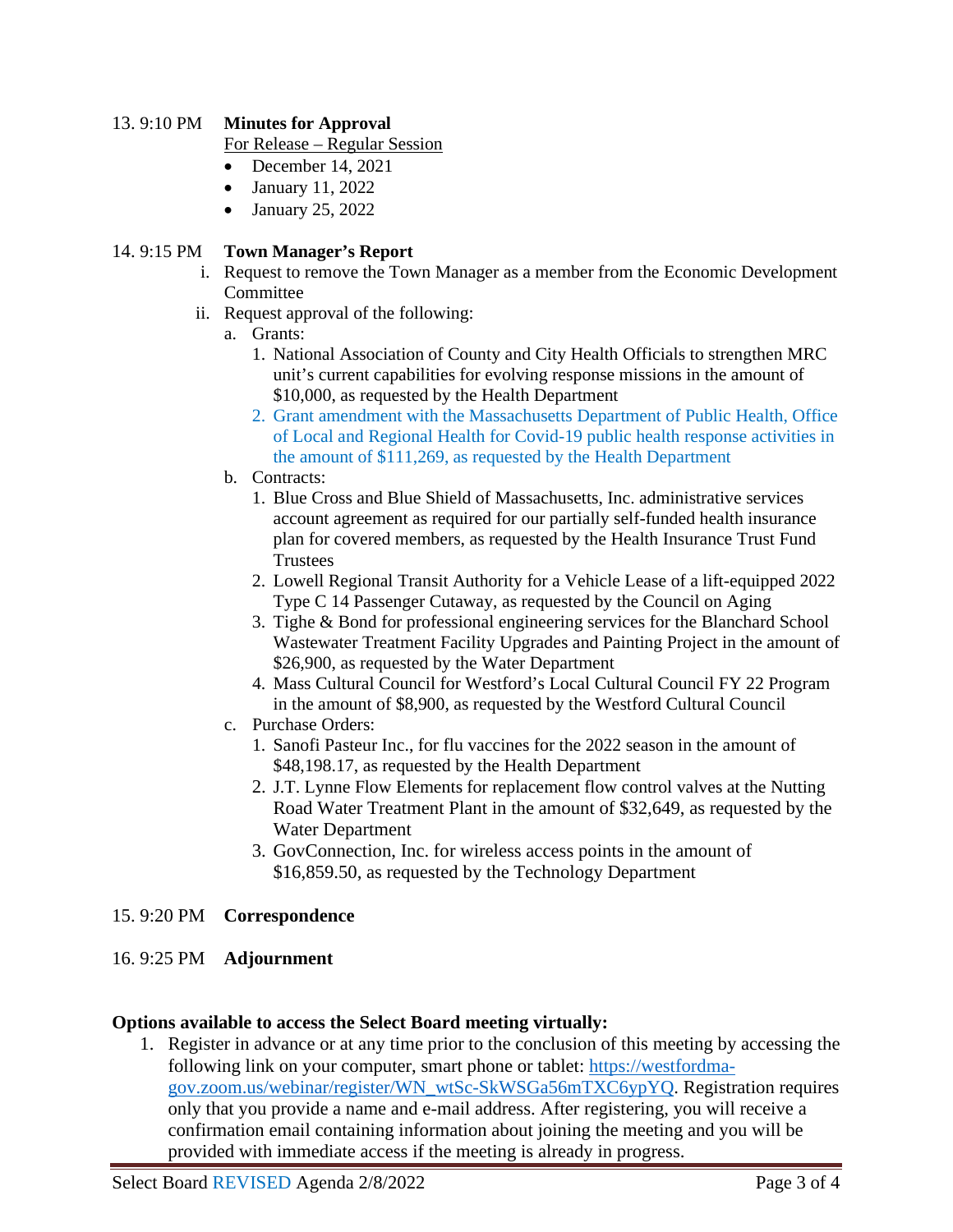2. WCAT will be broadcasting the meeting live on channels 9 (Comcast) and 34 (Verizon). They also will be streaming the video online. Please see their website for more details: [www.westfordcat.org.](http://www.westfordcat.org/)

*If any member of the public wishing to attend this meeting seeks special accommodations in accordance with the Americans with Disabilities Act, please contact our office at 978-692- 5501 extension 1 or email to [tmaa@westfordma.gov.](mailto:tmaa@westfordma.gov)*